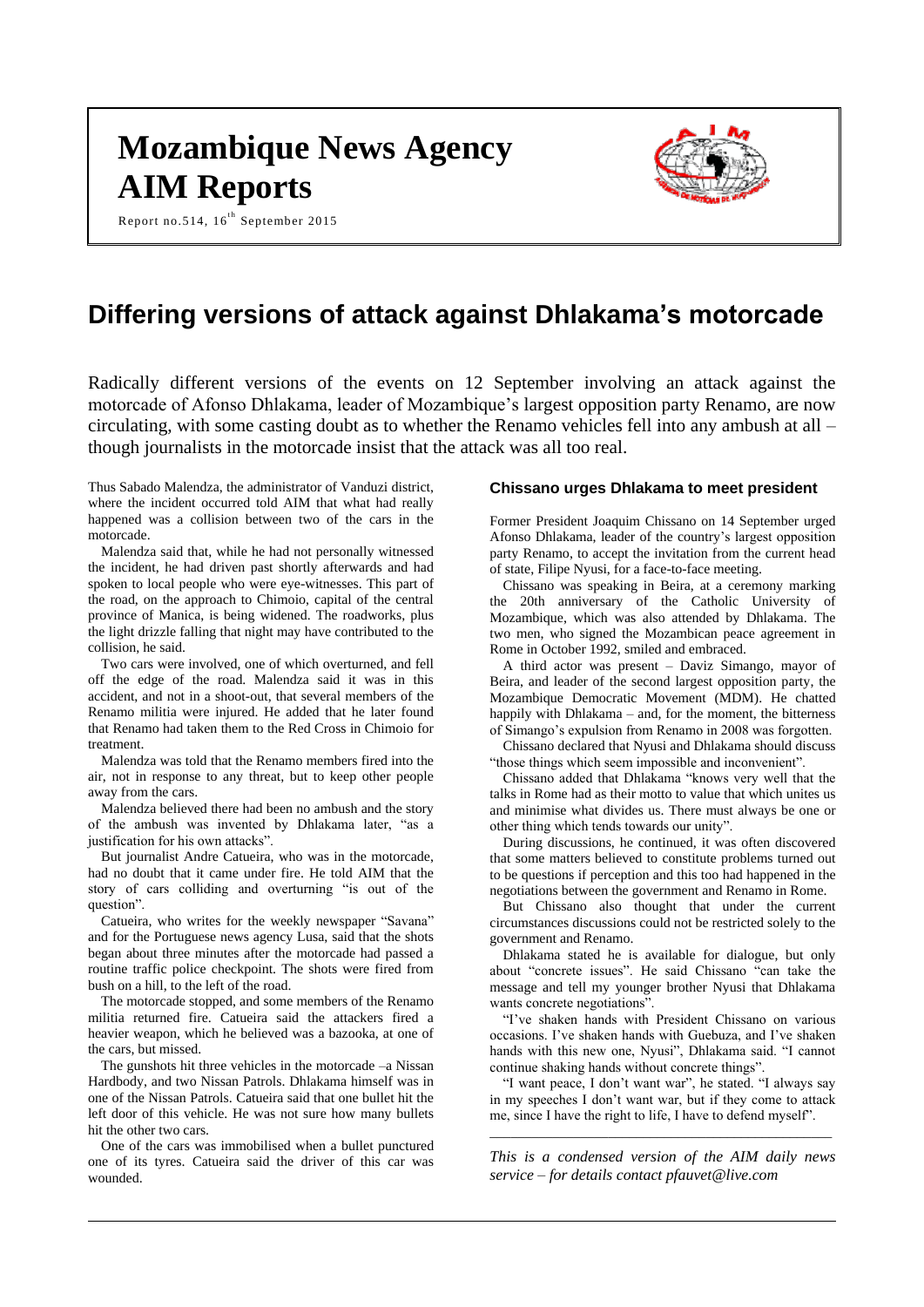# **Two acquitted of libelling Guebuza**

A Maputo court on 16 September acquitted prominent economist Carlos Nuno Castel-Branco and journalist, Fernando Mbanze, editor of the newssheet "Mediafax", of libelling former President Armando Guebuza.

As presiding judge Joao Almeida Guilherme, of the Kampfumo urban district court, delivered the verdict from the panel of three judges, the courtroom burst into applause with cries of "Long live freedom of expression!"

The case arose from a post which Castel-Branco put on his Facebook page in November 2013, severely criticising Guebuza's governance and calling on him to resign. Two papers, "Mediafax" and the weekly "Canal de Mocambique", republished Carlos-Branco's text.

The Public Prosecutor's office regarded the article as libellous and, since libelling the head of state and other senior political figures is considered a security offence, Castel-Branco was charged under the law on crimes against state security. Mbanze was accused of the nebulous offence of "abuse of press freedom" under the 1991 press law.

Initially, the director of "Canal de Mocambique", Fernando Veloso was also accused, but since he is currently undergoing medical treatment in Portugal he was not in the dock. Nor was any attempt made to try him in absentia.

The court analysed in detail Carlos-Branco's Facebook post – and could find nothing libellous in it. Judge Gulherme said that Castel-Branco had simply been giving his opinion about the way Guebuza ran the country. Other people might find his criticisms uncomfortable, but that did not make them a crime.

Guilherme went through the article almost line by line, looking at all the points the prosecution had found libellous. To the court Castel-Branco's words fell within the boundaries of freedom of expression, and were protected by the Constitution.

As for the republication by "Mediafax", if Castel-Branco had committed no crime, than neither had Mbanze by reprinting his post, Guilherme ruled.

The prosecution has announced it will not appeal against the acquittals.

#### **Campaign against cataracts launched**

The Mozambican government on 14 September, in the Maputo Provincial Hospital, in the southern city of Matola, launched the fourth campaign against blindness though operating on patients suffering from cataracts.

The campaign will last for five days, and involves simple operations on about 400 people previously diagnosed with cataracts. The patients have been referred for treatment in the Matola hospital from several other health units, notably the Maputo Central Hospital.

The head of the National Ophthalmology Programme in the Ministry of Health, Mariamo Mbofala, told AIM that "each operation lasts for about ten minutes".

A team of 22 medical staff are involved in the campaign – two ophthalmologists, three general doctors and ten nurses, plus seven doctors from Tunisia, organised by a Tunisian NGO, Nadi Al Bassar. The campaign enjoys financial support from the Islamic Development Bank.

The World Health Organisation (WHO) has recommended that governments throughout the world should undertake such campaigns. Last year Mozambique managed to operate on about 6,000 people suffering from cataracts.

There are an estimated 240,000 Mozambicans with cataracts, out of a total population of 25.7 million, and Mbofala admitted that the numbers treated are well below the targets suggested by WHO, and fall a long way short of eliminating the problem of cataracts in the country.

The first campaign of this sort was held in Boane district, about 30 kilometres west of Maputo in 2013. In addition to the campaign, those health units with the necessary equipment and qualified staff operate on about ten patients with cataracts per week.

# **Government wants alternative north-south highway**

Minister of Public Works, Carlos Bonete, stressed on 16 September that the main government effort in his area for the next five years will be to build an alternative trunk road from the south to the north of the country, complementing the existing EN1 highway.

Speaking in the town of Boane, 30 kilometres west of Maputo, at the opening of a meeting of his Ministry's Coordinating Council, Bonete said that parts of this alternative route already exist. They include the recently inaugurated 240 kilometre road between Chimoio and Espungabera, in the central province of Manica, and the 230 kilometre stretch between Canicado and Chicualacuala in Gaza, in the south.

At the other end of the country, the government will continue work on the road between the northern cities of Nampula and Lichinga. The road is complete as far as Malema, to the west of Nampula, and brigades are now working on the stretch between Malema and Cuamba. Work will begin on the final stretch, from Cuamba to Lichinga, the two main cities in Niassa province, in the first quarter of 2016,

The dangers of relying on just one main north-south road became brutally clear in January when major flooding on the Licungo River in Zambezia province cut EN1 in several places. Most seriously, parts of the bridge carrying EN1 over the Licingo at the town of Mocuba were swept away, and it took more than a month to repair them. During this period the three northern provinces (Nampula, Niassa and Cabo Delgado) were effectively cut off from the rest of the country.

Bonete stressed that the new roads under construction and those that are being rehabilitated will all have toll gates. Motorists must pay to use these roads, so that the investment made can be recovered.

He cited the Maputo Ring Road, begun in 2012 and now almost complete, as an example of the need to recover the massive investment made. The 74 kilometre ring road cost about US\$315 million. Of this amount, US\$300 million is a loan from China which must be repaid. The Ring Road would be paid for by toll gates, but Bonete said no final decision has yet been taken on how many toll gates will be installed.

The Minister noted that of Mozambique's total classified road network of about 30,000 kilometres, only 23 per cent is paved.

"In recent years the government tarred about 2,000 kilometres of road, which was an enormous financial effort", said Bonete. "Naturally this effort is continuing and will continue, taking into account the contribution made by roads to stimulating the development of the country".

One key road undergoing rehabilitation is the highway from Beira to Zimbabwe. This will involve building a second bridge over the Pungoe River, adjacent to the existing bridge, a new junction at Inchope, where the Beira-Zimbabwe road and EN1 cross, weighbridges to control truck cargoes, and toll gates.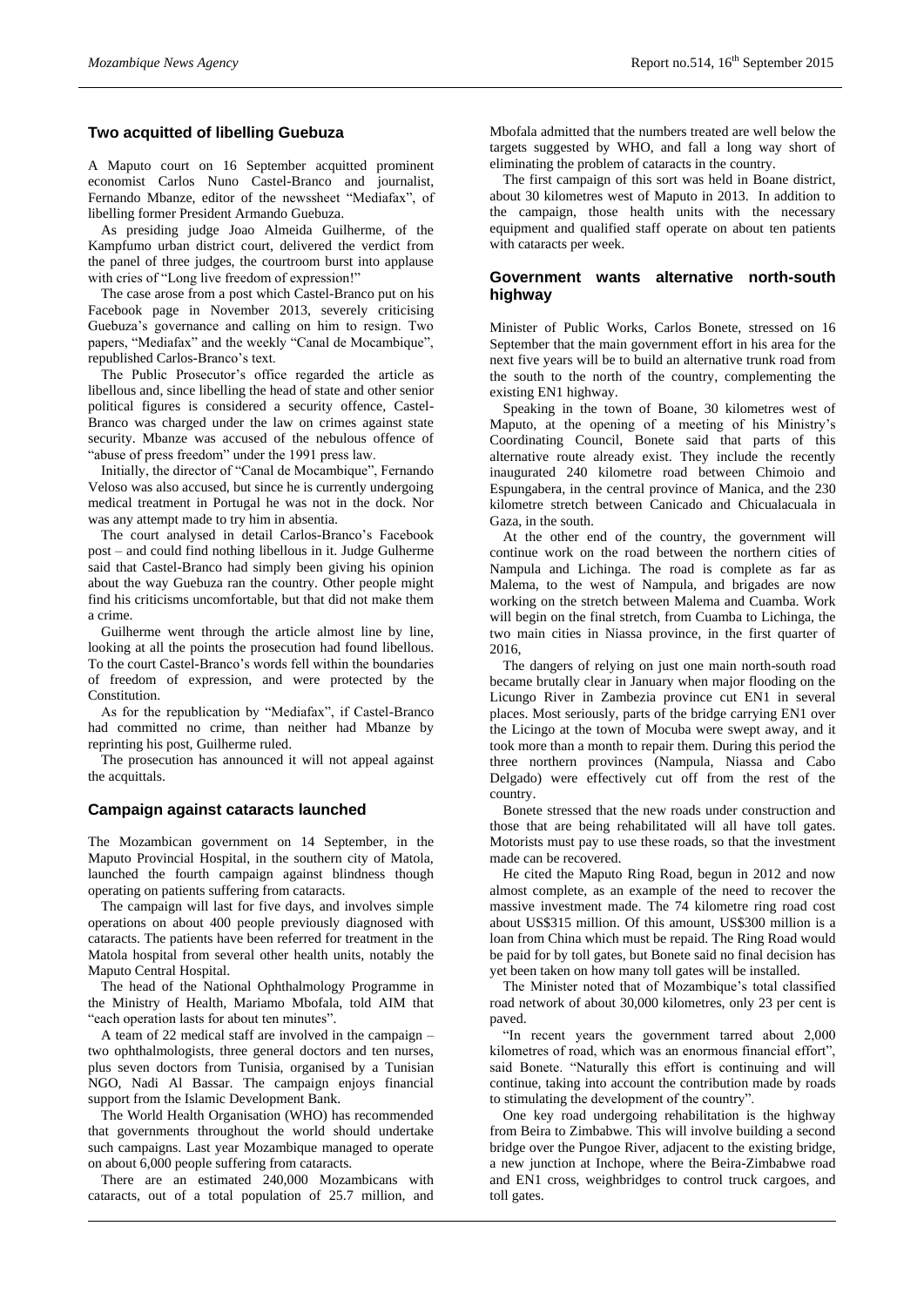#### **Major El Niño weather pattern developing**

The British Meteorological Office has warned a significant El Niño weather pattern is developing, which could be one of the four strongest since records began in 1950.

In its report, "Big changes underway in the climate system", the Met Office warned that "El Niño is now well underway and is growing in strength. This is likely to have widespread regional impacts and to continue to contribute to raised global average temperatures this year and next year".

El Niño is characterised by an abnormal warming of the surface waters of the Pacific Ocean and has a significant effect on weather around the world.

In Britain it is associated with cold winters: during the 2009/2010 winter the country was covered in snow for weeks with many roads impassable due to ice. In East Africa it is linked to heavy rainfall.

However, in southern Africa the weather could be hotter and drier than normal. In Mozambique, El Niño is associated with drought during what is normally the wettest period - January to March. Drought in these months could lead to severe crop failures. El Niño has been blamed for the serious food shortages in much of southern and central Mozambique in 2002 and for the severe drought which devastated the country in 1992.

The term El Niño - the Christ Child - was first used at the end of the 19th Century to describe a warm current off the coast of Peru at Christmas.

#### **Promotion of industry a key government goal**

The promotion of industry, oriented towards the modernisation of the economy, will continue to figure among the Mozambican government's main development objectives, the Minister of Industry and Trade, Max Tonela, declared on 11 September.

Speaking in the southern resort of Vilankulo, at the end of a three day meeting of his ministry's Coordinating Council, Tonela said the industrial drive should also increase exports, create more jobs, boost the value chain of national primary products, ensure the inclusion of local content, and improve the business environment.

Tonela said the government's stress on industry arises from the fact that, over the past five years, Mozambican industry has, on average, contributed 12.3 per cent to the Gross Domestic Product, which is second only to agriculture.

Nonetheless, Tonela lamented that, despite the efforts to develop industry, the performance of the sector is below expectations and many challenges remain.

"The country continues to import a significant part of the processed products which it consumes and exports mostly unprocessed raw materials", he said.

However, recent discoveries of large reserves of natural resources, particularly coal and natural gas, were opening up new prospects for industrial development. He believed that strategies can be developed capitalising on the opportunities provided by the boom in mineral resources.

The Coordinating Council also welcomed the efforts under way to revise Mozambique's Industrial Property Code, in order to simplify the procedures for registering property rights, and to harmonise the code with international instruments.

Tonela stressed the need to increase the capacity to manage economic, financial and material resources in accordance with the legislation in force, and to define strategies that will contribute to the gradual transformation of informal businesses into formal ones.

This exercise, he said, was intended to give greater value to economic agents currently working in the informal sector given their capacity for innovation, creativity and dynamism. It was also necessary to promote an environment of fair competition, and grant greater dignity to the jobs created in the informal sector.

# **Triton Minerals to make graphite products in Mozambique**

The Australian mining company Triton Minerals on 14 September announced that it is pursuing a strategy of adding value to its graphite reserves in the northern Mozambican province of Cabo Delgado.

The company's Nicanda Hill project holds the world's largest known graphite deposit. However, before mining begins it needs to complete a Definitive Feasibility Study (DFS) looking at the viability of the project.

Thus, Triton has carried out an economic study which confirmed the advantages of manufacturing graphite products at Nicanda Hill. It found that producing high value products such as graphite composite material, graphite sheets and foils, spherical graphite and possibility graphene will yield a vastly increased profit margin.

In addition, the company would be eligible for significant tax and tariff advantages that are not available to mining only operations.

According to Triton's managing director, Brad Boyle, "the recent confirmation that Triton can produce a wide range of high quality graphite products places Triton in a unique position to supply a broad and diverse market base".

The company added that the strong support of Mozambique's government will allow Triton to rapidly advance all the projects and operations. It stressed that the strategy aligns with the new fiscal and mining regimes of the Mozambique government and provides Triton the advantage of obtaining a number of development incentives and rebates.

It concluded that it aims to offer the world's lowest cost and most diversified graphite product range together with the longevity of a reliable supply of premium quality flake graphite.

Last week the company revealed that it has successfully produced commercial grade graphene oxide from graphite extracted from its projects in Mozambique. This took place in an independent laboratory in Singapore.

Graphene has been heralded as a "miracle material" for its special properties. It is the strongest material ever measured and has truly vast potential for use in the electronics industry.

Graphene is a layer of carbon one atom thick. It is the best conductor of heat and electricity ever discovered. In addition, it is being studied for applications in spintronics, a field of physics looking at the behaviour of electrons. This could lead to exciting new advances in quantum computing.

The huge potential is enhanced by graphene's flexibility and its ability to be woven into complex structures. Furthermore, it can be added to ink and used to print electrodes.

Graphene also offers a solution to the modern day problem of battery life in mobile technology. Whilst current batteries in devices such as mobile phones and laptops take hours to charge, supercapacitors made from graphene could be charged in minutes and would be much thinner and lighter.

Graphite is highly valued due to its properties as a conductor of electricity. It is used in batteries and fuel cells. It is also used for flame retardants, thermal conductivity additives and sealing materials in high pressure environments.